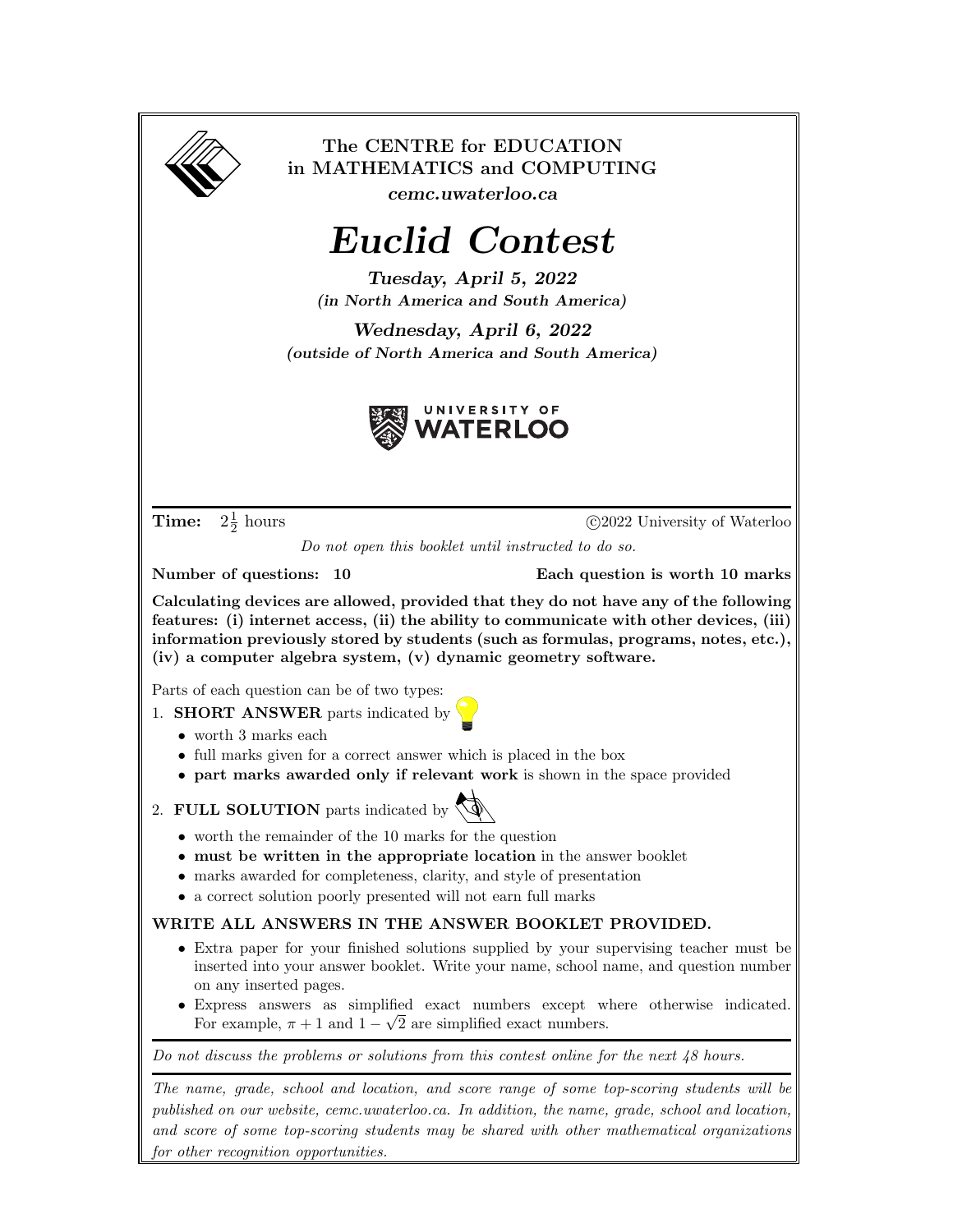#### NOTE:

- 1. Please read the instructions on the front cover of this booklet.
- 2. Write all answers in the answer booklet provided.
- 3. For questions marked  $\bullet$ , place your answer in the appropriate box in the answer booklet and show your work.
- 4. For questions marked  $\langle \mathcal{L} \rangle$ , provide a well-organized solution in the answer booklet. Use mathematical statements and words to explain all of the steps of your solution. Work out some details in rough on a separate piece of paper before writing your finished solution.
- 5. Diagrams are not drawn to scale. They are intended as aids only.
- 6. While calculators may be used for numerical calculations, other mathematical steps must be shown and justified in your written solutions, and specific marks may be allocated for these steps. For example, while your calculator might be able to find the  $x$ -intercepts of the graph of an equation like  $y = x^3 - x$ , you should show the algebraic steps that you used to find these numbers, rather than simply writing these numbers down.

### A Note about Bubbling

Please make sure that you have correctly coded your name, date of birth and grade on the Student Information Form, and that you have answered the question about eligibility.



- is the smallest possible value of  $d$ ?
- (c) Suppose that p, r and t are real numbers for which  $(px + r)(x + 5) = x^2 + 3x + t$ is true for all real numbers  $x$ . Determine the value of  $t$ .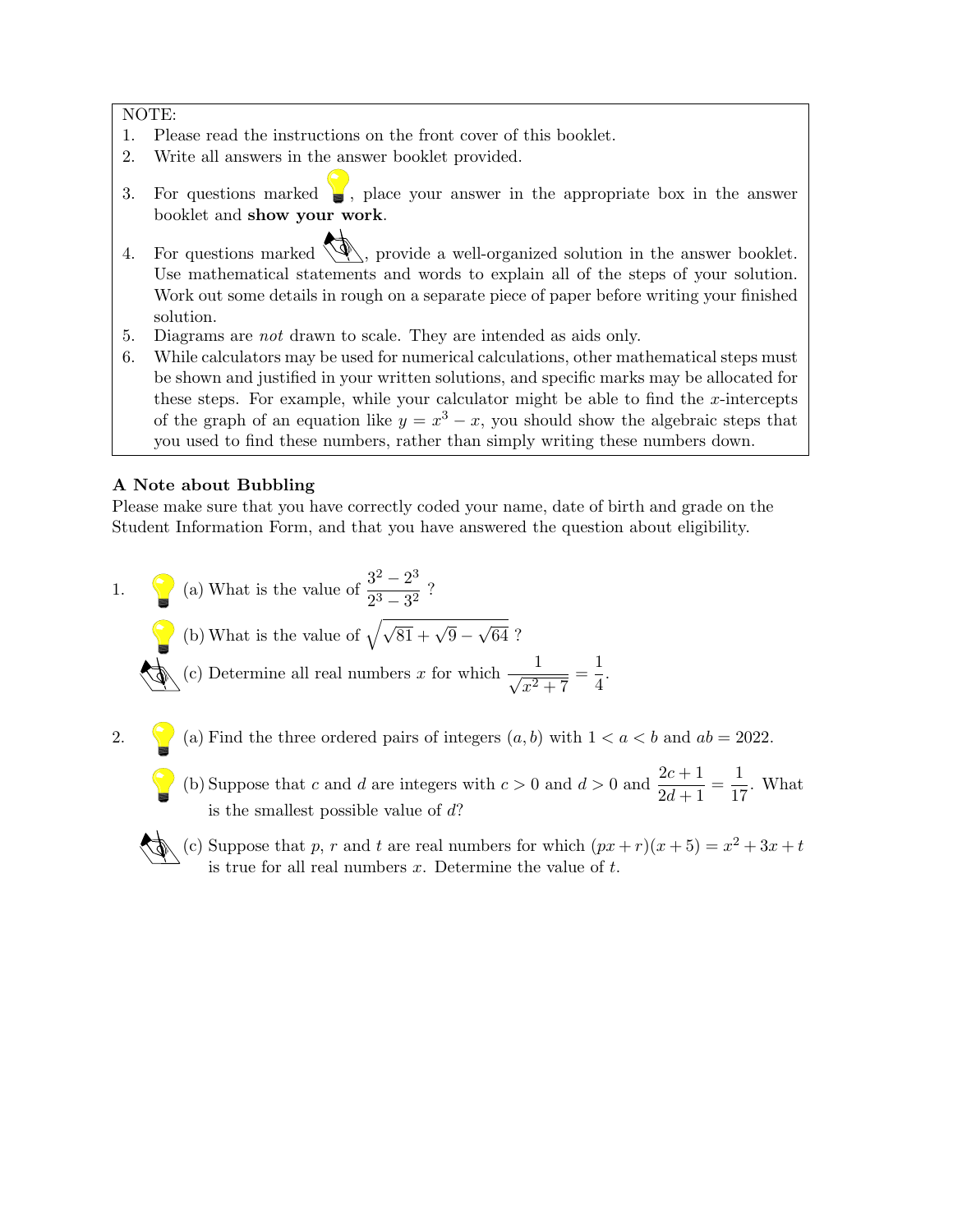- 3. (a) A large water jug is  $\frac{1}{4}$  full of water. After 24 litres of water are added, the jug is 5  $\frac{5}{8}$  full. What is the volume of the jug, in litres?
	- (b) Stephanie starts with a large number of soccer balls. She gives  $\frac{2}{5}$  of them to Alphonso and  $\frac{6}{11}$  of them to Christine. The number of balls that she is left with is a multiple of 9. What is the smallest number of soccer balls with which Stephanie could have started?
	- (c) Each student in a math club is in either the Junior section or the Senior section. No student is in both sections. Of the Junior students, 60% are left-handed and 40% are right-handed. Of the Senior students, 10% are left-handed and 90% are right-handed. No student in the math club is both left-handed and right-handed. The total number of left-handed students is equal to the total number of righthanded students in the math club.

Determine the percentage of math club members that are in the Junior section.

- 4. (a) Hexagon *ABCDEF* has vertices  $A(0,0)$ ,  $B(4,0)$ ,  $C(7,2)$ ,  $D(7,5)$ ,  $E(3,5)$ ,  $F(0, 3)$ . What is the area of hexagon  $ABCDEF$ ?
	- $\wedge$  (b) In the diagram,  $\triangle PQS$  is right-angled at P and  $\triangle QRS$  is right-angled at Q. Also,  $PQ = x$ ,  $QR = 8$ ,  $RS = x + 8$ , and  $SP = x + 3$  for some real number x. Determine all possible values of the perimeter of quadrilateral  $PQRS$ .



- 5. (a) A list  $a_1, a_2, a_3, a_4$  of rational numbers is defined so that if one term is equal to r, then the next term is equal to  $1 + \frac{1}{1+r}$ . For example, if  $a_3 = \frac{41}{29}$  $\frac{1}{29}$ , then  $a_4 = 1 + \frac{1}{1 + (41/29)} = \frac{99}{70}$  $\frac{99}{70}$ . If  $a_3 = \frac{41}{29}$  $\frac{11}{29}$ , what is the value of  $a_1$ ?
	- (b) A hollow cylindrical tube has a radius of 10 mm and a height of 100 mm. The tube sits flat on one of its circular faces on a horizontal table. The tube is filled with water to a depth of h mm. A solid cylindrical rod has a radius of  $2.5 \text{ mm}$ and a height of 150 mm. The rod is inserted into the tube so that one of its circular faces sits flat on the bottom of the tube. The height of the water in the tube is now 64 mm. Determine the value of h.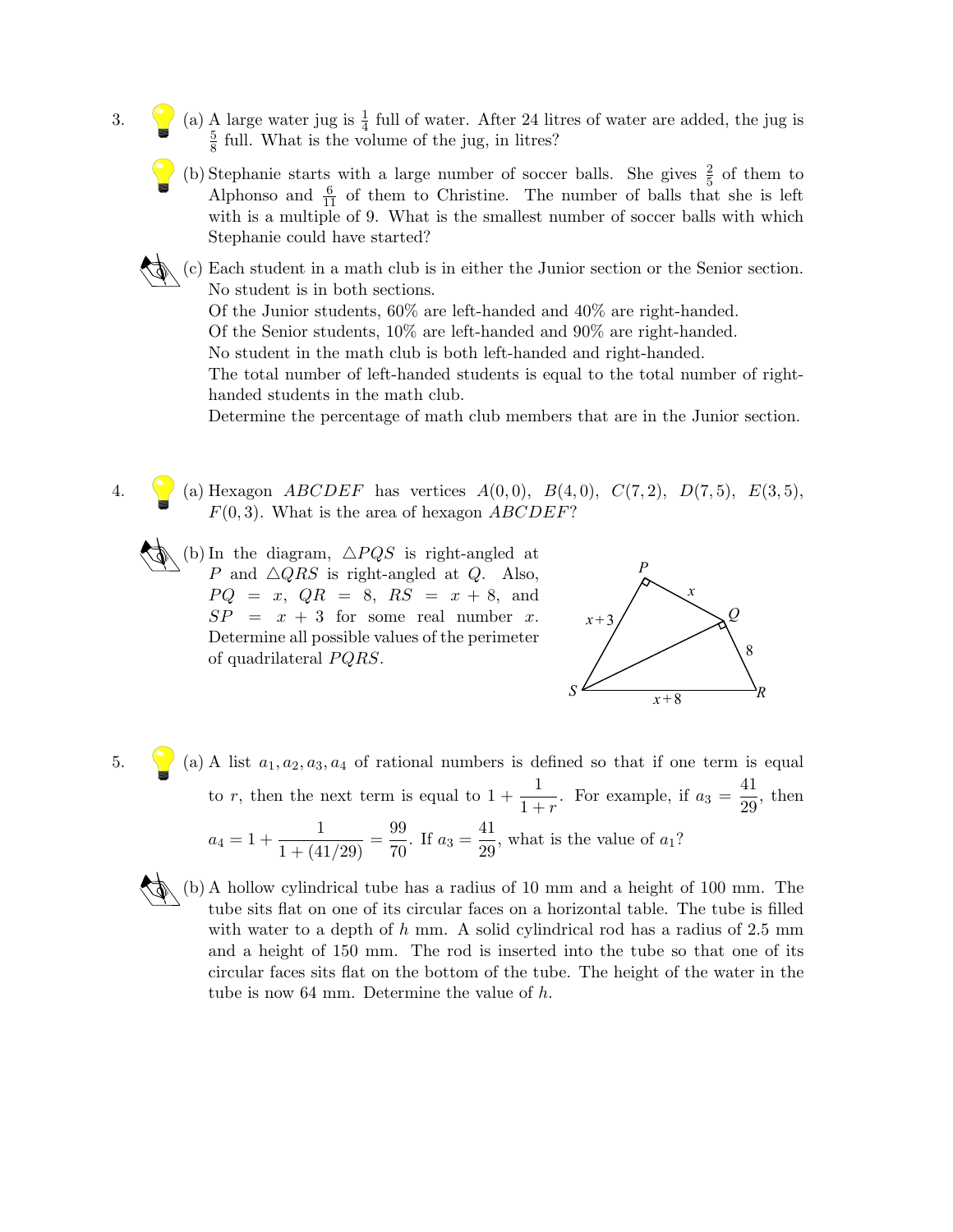- 6.  $\bigcirc$  (a) A function f has the property that  $f\left(\frac{2x+1}{x}\right)$  $\boldsymbol{x}$  $= x + 6$  for all real values of  $x \neq 0$ . What is the value of  $f(4)$ ?
	- (b) Determine all real numbers  $a, b$  and  $c$  for which the graph of the function  $y = \log_a(x+b) + c$  passes through the points  $P(3,5)$ ,  $Q(5,4)$  and  $R(11,3)$ .
- 7.  $\bigvee$  (a) A computer is programmed to choose an integer between 1 and 99, inclusive, so that the probability that it selects the integer x is equal to  $\log_{100} \left(1 + \frac{1}{\pi}\right)$  $\boldsymbol{x}$  . Suppose that the probability that  $81 \le x \le 99$  is equal to 2 times the probability that  $x = n$  for some integer n. What is the value of n?
	- (b) In the diagram,  $\triangle ABD$  has C on BD. Also,  $BC = 2$ ,  $CD = 1$ ,  $\frac{AC}{AD} = \frac{3}{4}$  $\frac{3}{4}$ , and  $cos(\angle ACD) = -\frac{3}{5}$  $\frac{5}{5}$ . Determine the length of AB.



8.  $\left\langle \phi \right\rangle$  (a) Suppose that  $a > \frac{1}{2}$  and that the parabola with equation  $y = ax^2 + 2$  has vertex V. The parabola intersects the line with equation  $y = -x + 4a$  at points B and C, as shown. If the area of  $\triangle VBC$  is  $\frac{72}{5}$ , determine the value of a.



(b) Consider the following statement:

There is a triangle that is not equilateral whose side lengths form a geometric sequence, and the measures of whose angles form an arithmetic sequence.

Show that this statement is true by finding such a triangle or prove that it is false by demonstrating that there cannot be such a triangle.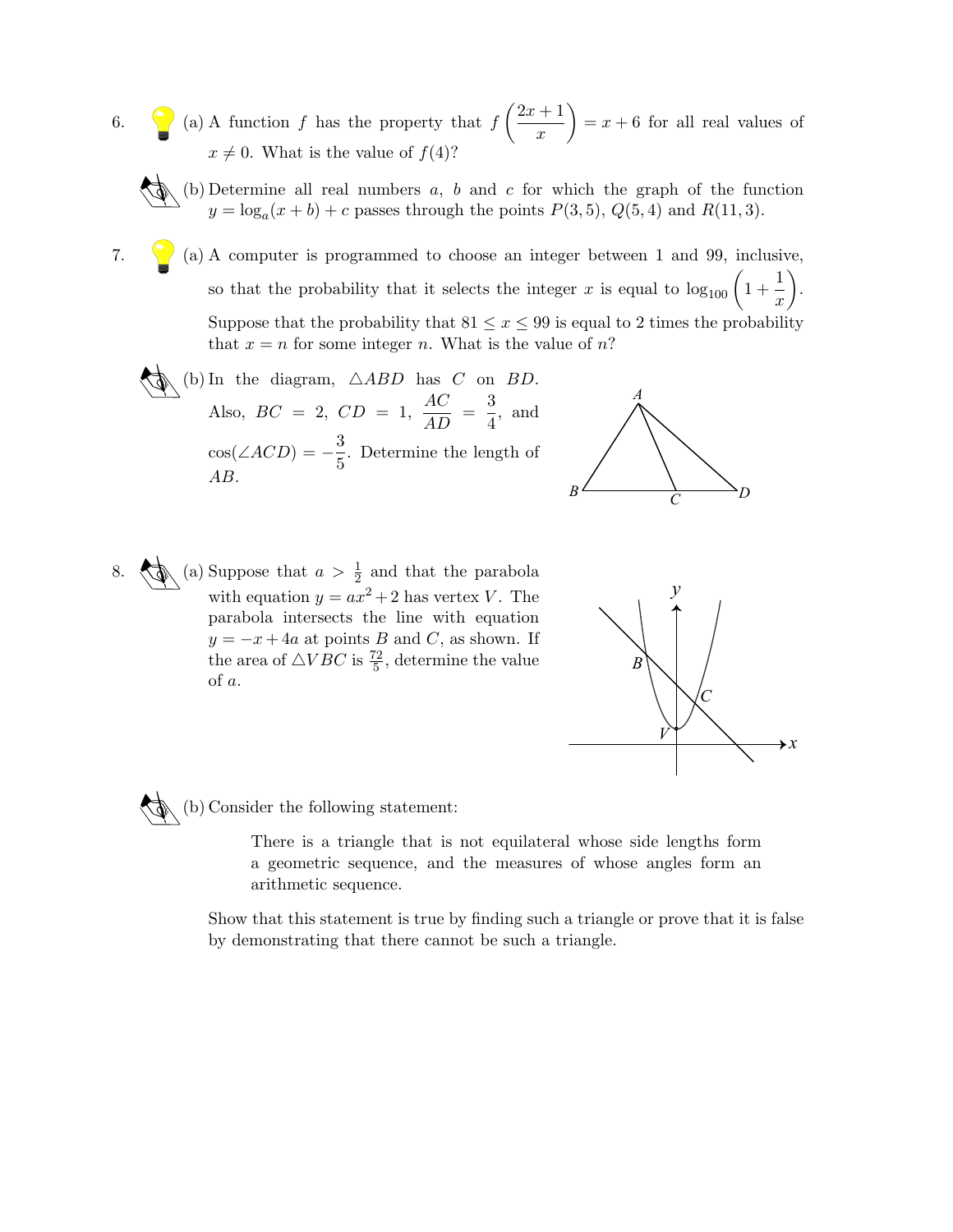Suppose that m and n are positive integers with  $m \geq 2$ . The  $(m, n)$ -sawtooth sequence is a sequence of consecutive integers that starts with 1 and has  $n$  teeth, where each tooth starts with 2, goes up to  $m$  and back down to 1. For example, the (3, 4)-sawtooth sequence is



The (3, 4)-sawtooth sequence includes 17 terms and the average of these terms is  $\frac{33}{17}$ .

- (a) Determine the sum of the terms in the  $(4, 2)$ -sawtooth sequence.
- (b) For each positive integer  $m \geq 2$ , determine a simplified expression for the sum of the terms in the  $(m, 3)$ -sawtooth sequence.
- (c) Determine all pairs  $(m, n)$  for which the sum of the terms in the  $(m, n)$ -sawtooth sequence is 145.
- (d) Prove that, for all pairs of positive integers  $(m, n)$  with  $m \geq 2$ , the average of the terms in the  $(m, n)$ -sawtooth sequence is not an integer.
- 10. At Pizza by Alex, toppings are put on circular pizzas in a random way. Every topping is placed on a randomly chosen semicircular half of the pizza and each topping's semi-circle is chosen independently. For each topping, Alex starts by drawing a diameter whose angle with the horizonal is selected uniformly at random. This divides the pizza into two semi-circles. One of the two halves is then chosen at random to be covered by the topping.



- (a) For a 2-topping pizza, determine the probability that at least  $\frac{1}{4}$  of the pizza is covered by both toppings.
- (b) For a 3-topping pizza, determine the probability that some region of the pizza with non-zero area is covered by all 3 toppings. (The diagram above shows an example where no region is covered by all 3 toppings.)
- (c) Suppose that  $N$  is a positive integer. For an  $N$ -topping pizza, determine the probability, in terms of N, that some region of the pizza with non-zero area is covered by all N toppings.